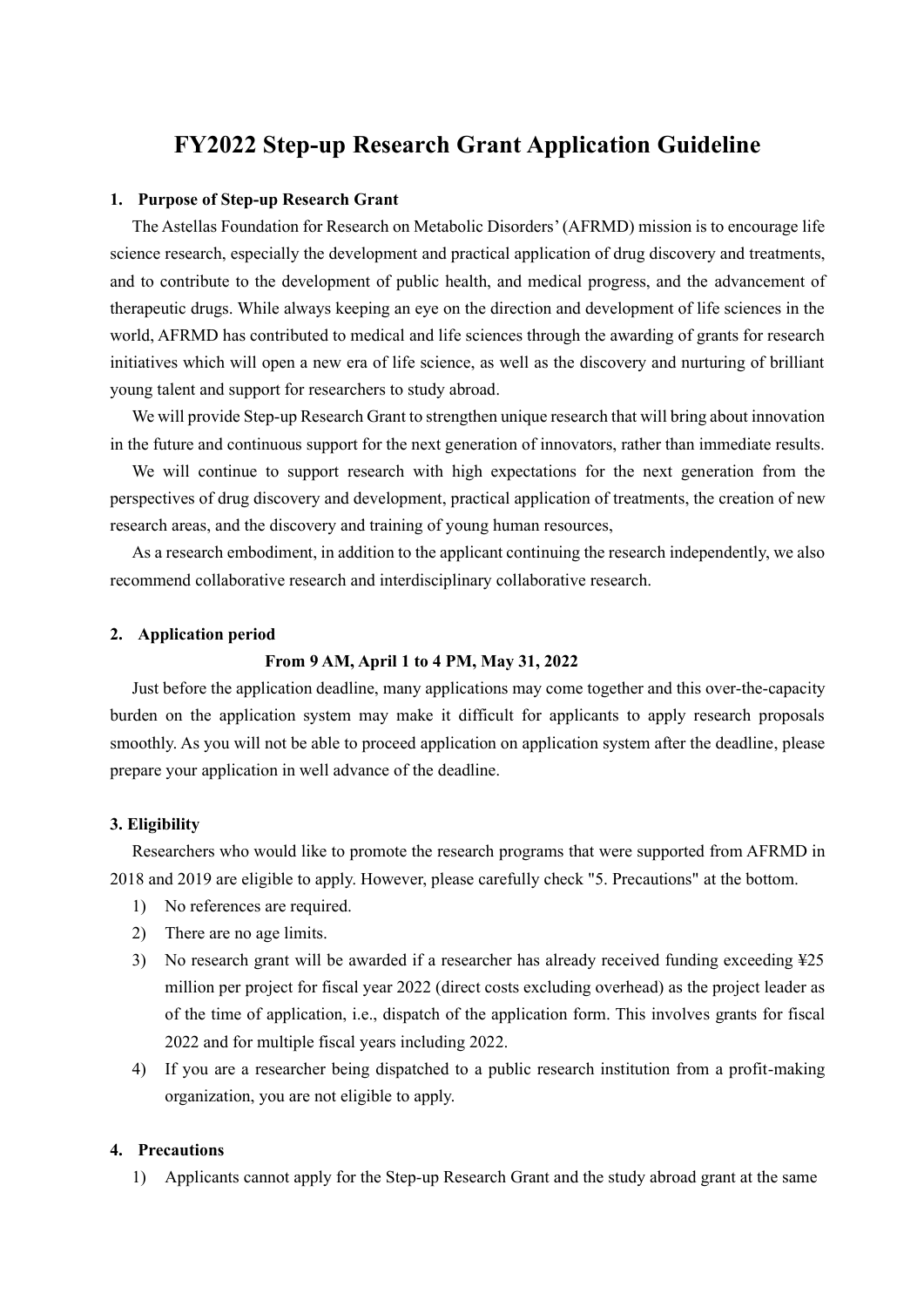time. You can apply for both of the Research Grant and the Step-up Research Grant, however, you cannot receive at the same time.

- 2) You can apply for either individual research or collaborative research. When applying as collaborative research, only if an applicant that is a recipient of the Research Grant of AFRMD and a principal investigator, is eligible to apply for the Step-up Research Grant. On the other hand, the collaborators do not have to be supported by AFRMD.
- 3) The Step-up Research Grant can be received up to once with the same research.
- 4) A clinical study proposal to use products of Astellas Pharma in the market or under the development is not subject for funding of research.
- 5) Research to aim to gain personal or corporate profits is not subject of funding of AFRMD.
- 6) We will not support those who have received overseas study grant or research grant from AFRMD and have not complied with the recipient's obligations, such as submission of various report documents.
- **5. Subject** Research that benefits understanding of specific disease conditions and development of breakthrough treatments, and/or the creation of new research areas
- **6. Funding Maximal \#10 million per Grant (maximal 10 in total); Total available:** ¥40 million

### **7. Duration to use Research Grant**

January 2023 to December 2024

- **8. Selection** Recipients will be selected by the Selection Committee and finalized by the Board of Directors
- **9. Notify of the result** With regard to pass/fail, applicants will be notified via email during the period from the end of October to early November 2022.
- **10. Issuance** January 2023

#### **11. Obligations as a Research Grant recipient**

#### **1) Submission of Financial Statement**

Recipients will be required to submit a Financial Statement (January 2022 - December 2024) to AFRMD by the end of January 2025.

#### **2) Submission of Research Report**

Recipients will be required to write up the results of their research in the form of a Research Report and submit it to AFRMD by the end of November 2023. Research Reports will be published in March 2025 at AFRMD website. Please bear that date to publish in mind when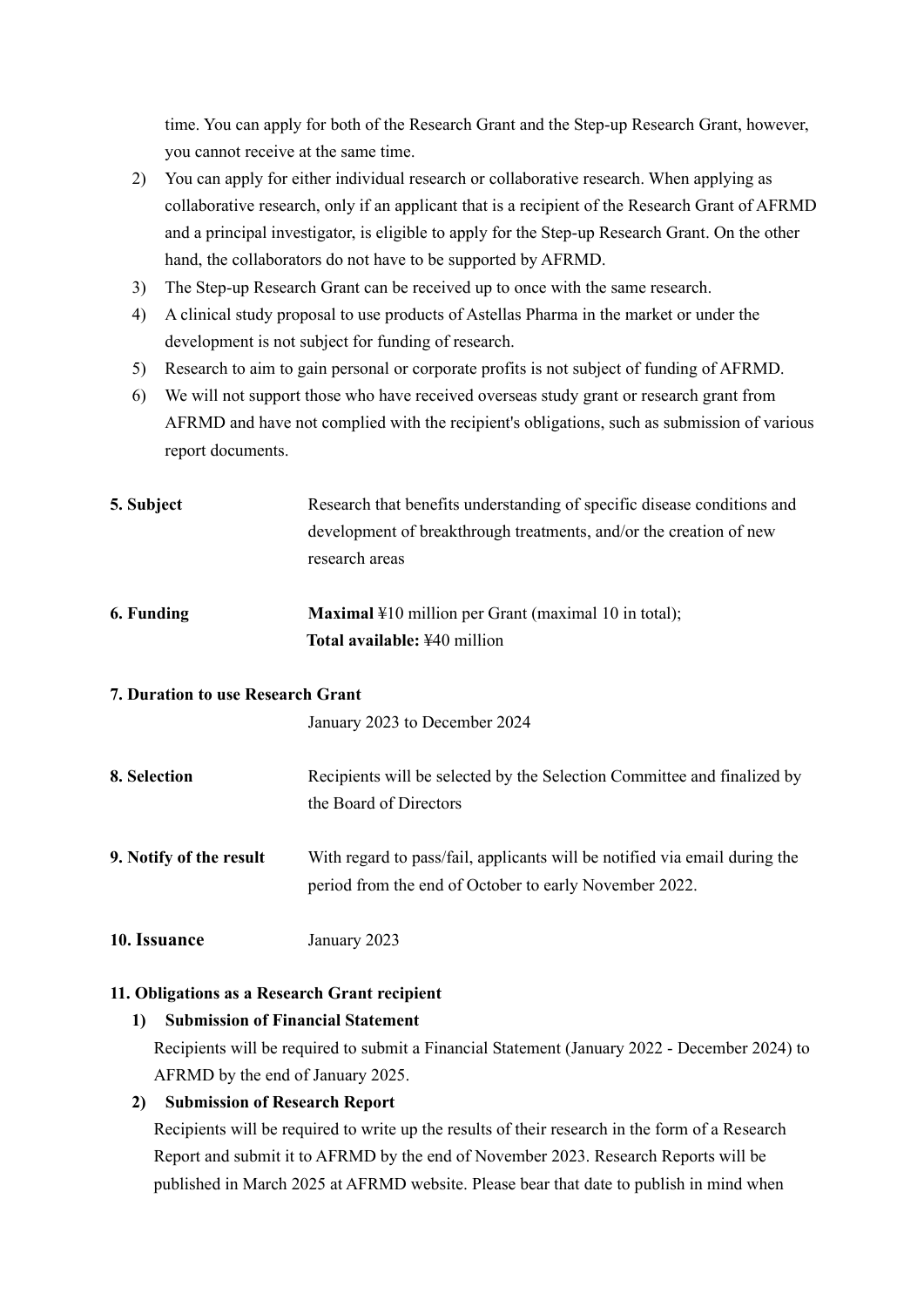writing your report.

### **3) Acknowledgement in scientific/medical journals or other publications**

When recipients will publish results of the study which is supported by the Step-up Research Grant, recipients are requested to list the name of Astellas Foundation for Research on Metabolic Disorders in the section of Acknowledgement of scientific/medical journals or other publications and submit a copy of the article or summary of the article to AFRMD. Submission of electronic version of the article to AFRMD is accepted.

### **4) Attendance at Research Conference**

Recipients will be required to give a presentation on progress or the results of their funded research at Research Conference organized by AFRMD (scheduled for around the fall of 2024). Presentation by someone on behalf of a recipient will not be accepted. The Research Conference will be open to the public so that we can provide opportunities for further collaboration after the completion of the Step-up Research Grant.

### **12. Compliance with the Act on the Protection of Personal Information**

- 1) AFRMD will only use personal information obtained in relation to the above Step-up Research Grant program for administrative purposes including the selection process, notification of pass/fail to applications, requests to recipients to prepare essays to be listed in AFRMD website or to respond to questionnaire prepared by AFRMD.
- 2) Once Step-up Research Grants have been finalized, AFRMD will publish details of recipients on its website and in other publications, including recipients' names, job titles and the nature of their research.
- 3) Any inquiries regarding personal information should be directed as follows. Personal information officer: Yoshito Abe, Secretary General, AFRMD

#### **13. Languages permitted on application form**

Japanese or English

#### **14. Application steps**

The application steps are as follows.

- 1) Create My Page
- 2) Submit application documents through "My Page"

#### **15. Application procedure**

Application Form/English Version <Sample, For viewing Purpose Only>

※This is a sample for viewing purpose only. For application, please download the application form from "MY PAGE".

### **1) Application procedure**

**(1) Creating "My Page"**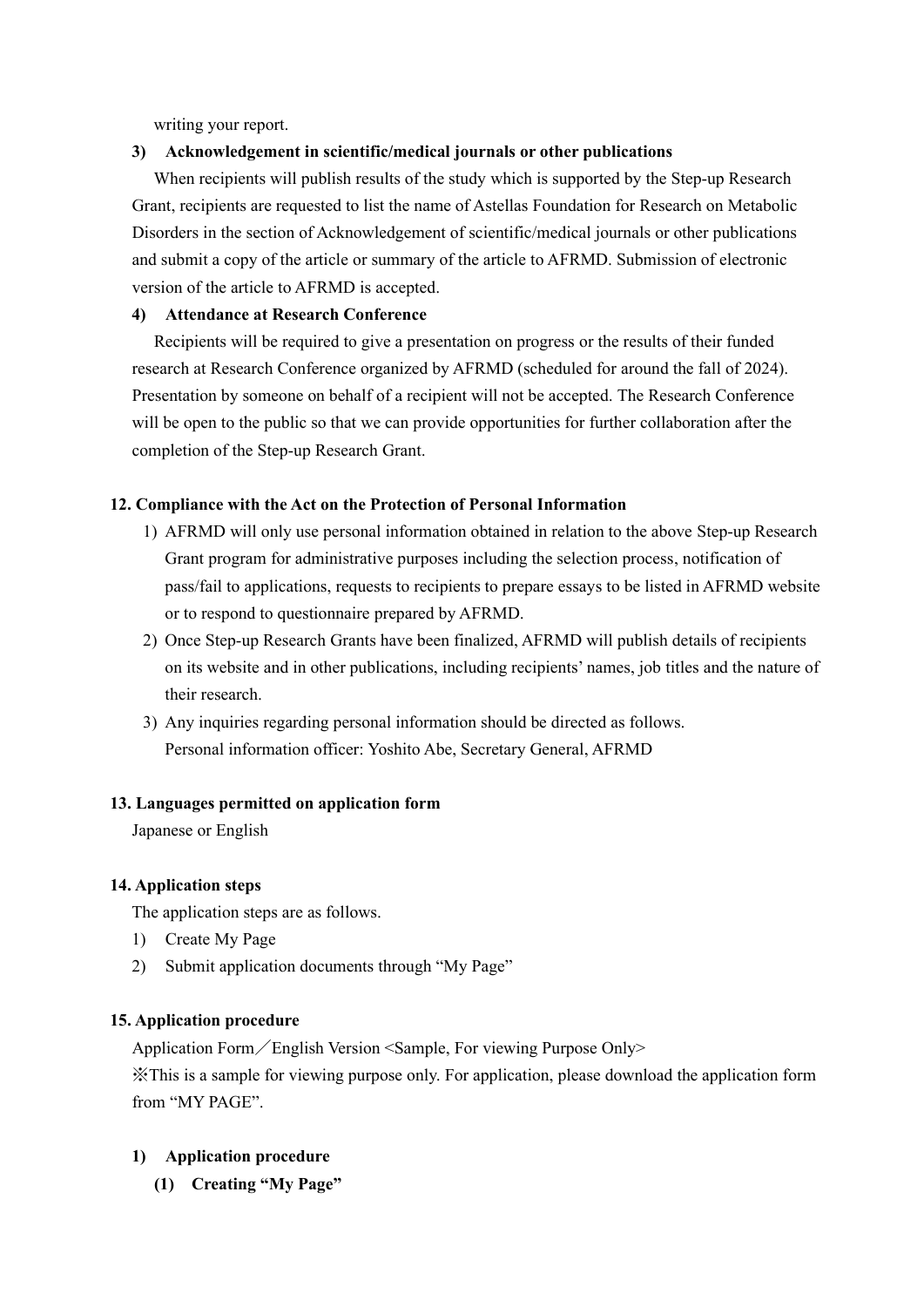Create your account by clicking、"「基本情報登録(ID・パスワードの取得)」Registration of basic information (acquisition of  $ID /$  password)" and fill out the form. You can continue to use My Page from next year onwards.

※If you already have "My Page", please proceed to (2).

## **(2) Login to "My Page"**

Please login to My Page using the ID and password you obtained.

Confirm your information by opening the "Confirm and Change" from My Page.

## **(3) Fill out the research grant application form and submit the required documents**

After logging in to your account : My page, click the red button: 「応募はこちら」 under the "Information" tab and select the program, "Research Grant" or "Overseas Research Grant". Or, you can also select the program by opening the "Submit Application" tab.

Fill out the "Research Grant Application Form「助成申請受付フォーム」", download the application format, and prepare the application documents.

# **(4) Submit documents**

Click "「確認する」(Confirm)" after filling out all the forms and uploading the required documents, then check the contents and click the "「応募する」(Apply)" button at the bottom of the page.

The contents cannot be modified after submission, so please check carefully before submission.

### **2) Preparation of application documents**

### **(1) Required documents for the application**

The filled-in application formats (PDF) is required documents for application.

### **(2) Download the format**

The format is available on the application form on "My Page".

### **(3) Points for the preparation of application documents**

### **(i) The Application formats**

Please check the followings when filling in the application format.

- ・Please enter your name in the upper right corner.
- ・Use 11 pt. font size or more (no specified font).

・You may change the size of the designated frame, but please briefly fill in the application items from [I] to [IX] within 5 pages. Please do not change the left and right margins as it will be printed. Applications that exceed 5 pages will not be accepted.

- ・Please attach figures and tables such as preliminary data in the text, if necessary.
- ・Delete the "Notes in the frame" in the format and increase entry fields. Please delete the "Notes outside the frame" before submission.

# **(ii) PDF conversion of application documents and total file size**